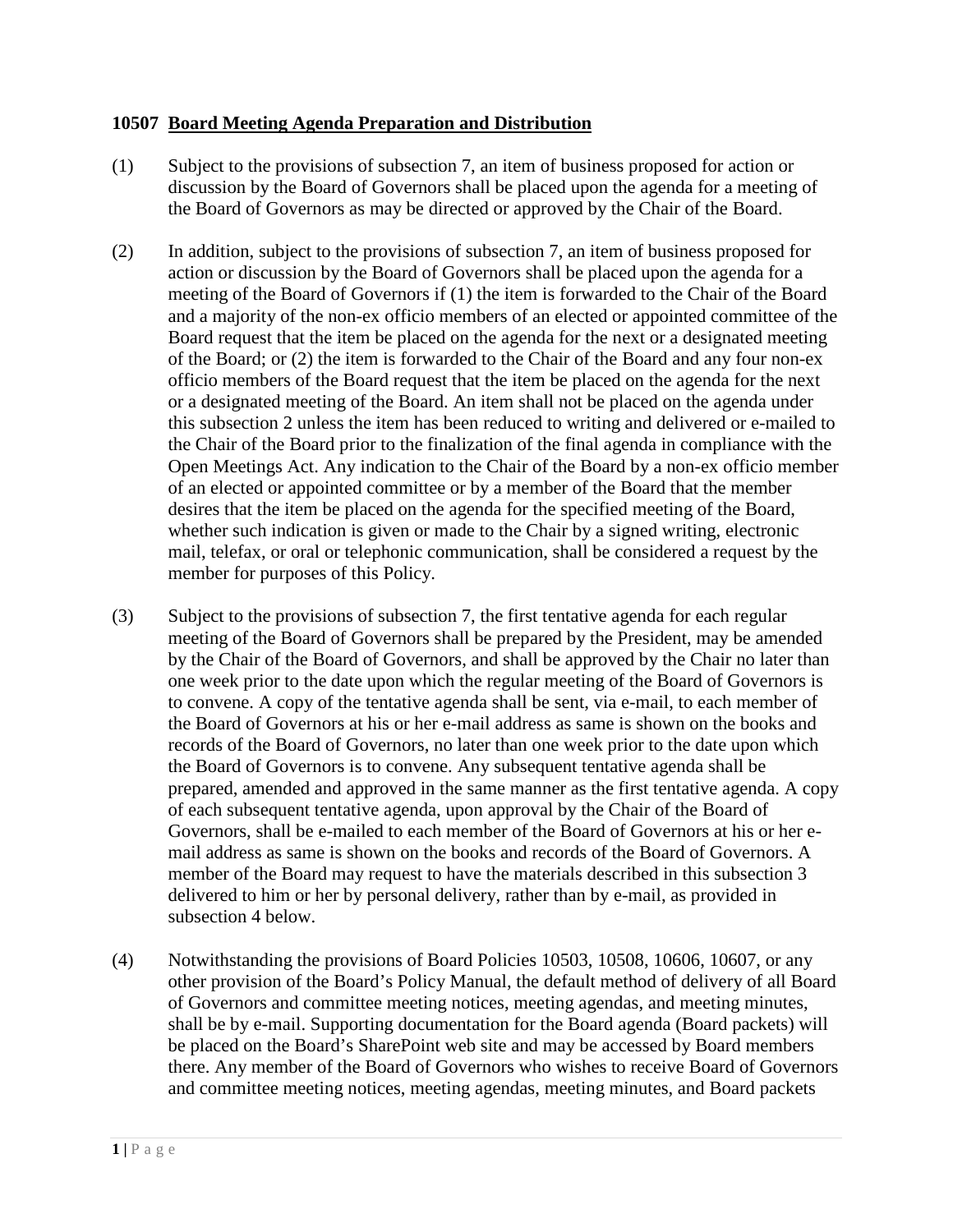via personal delivery must designate such election, by e-mail or otherwise, to the Recording Secretary of the Board of Governors. Having made such an election for personal delivery, the Board member may subsequently change the election by giving the Recording Secretary of the Board at least four (4) business days written, e-mailed, or other notice of the requested change.

- (5) The final agenda to be acted upon by the Board of Governors at any regular or special meeting of the Board shall first be approved as to form by the Chair of the Board, subject to the provisions of subsection 7. The final agenda for each regular meeting of the Board shall be transmitted via e-mail to each Board member at his or her e-mail address (or, if personal delivery has been elected by such Board member, by personal delivery to his or her personal delivery address) as shown on the books and records of the Board. The agenda for a special meeting of the Board may be transmitted to members of the Board by e-mail or other electronic means, or by personal delivery if so elected by a Board member, not less than 24 hours prior to the special meeting. The agenda may be amended thereafter in any manner and at any time permissible under the Nebraska Open Meetings Act, subject to the provisions of subsection 7.
- (6) The final agenda for a regular meeting of the Board shall be transmitted via personal delivery to each Board member who has elected personal delivery, and via e-mail to each of the other members of the Board, in sufficient time prior to any such regular meeting and in no event less than seventy-two hours prior to any such meeting, but the final agenda may nevertheless be amended thereafter in any manner and at any time permissible under the Nebraska Open Meetings Act, subject to the provisions of subsection 7.
- (7) If the Board of Governors acts upon a proposal or item of business and the action is supported by the affirmative votes of six (6) or more members of the Board or by the negative votes of six (6) or more members of the Board, then such proposal or item of business (and any proposal or item of business determined by the Chair to be substantially similar) shall not be placed on any agenda for a meeting of the Board during the six months next ensuing after such action by the Board, and such proposal or item of business (and any proposal or item of business determined by the Chair to be substantially similar) shall not be reconsidered by the Board during such next ensuing six months, unless:
	- (A) In the exercise of his or her good faith judgment, the Chair concludes there has been a substantial and material change in circumstances since the prior action of the Board;
	- (B) In the exercise of his or her good faith judgment, the Chair concludes there are one or more new and material facts which, at the time of the prior action of the Board, were not known to any of the members of the Board supporting reconsideration of the prior action, and which could not with reasonable diligence have been known or discovered by any of such members at the time of the prior action by the Board; or